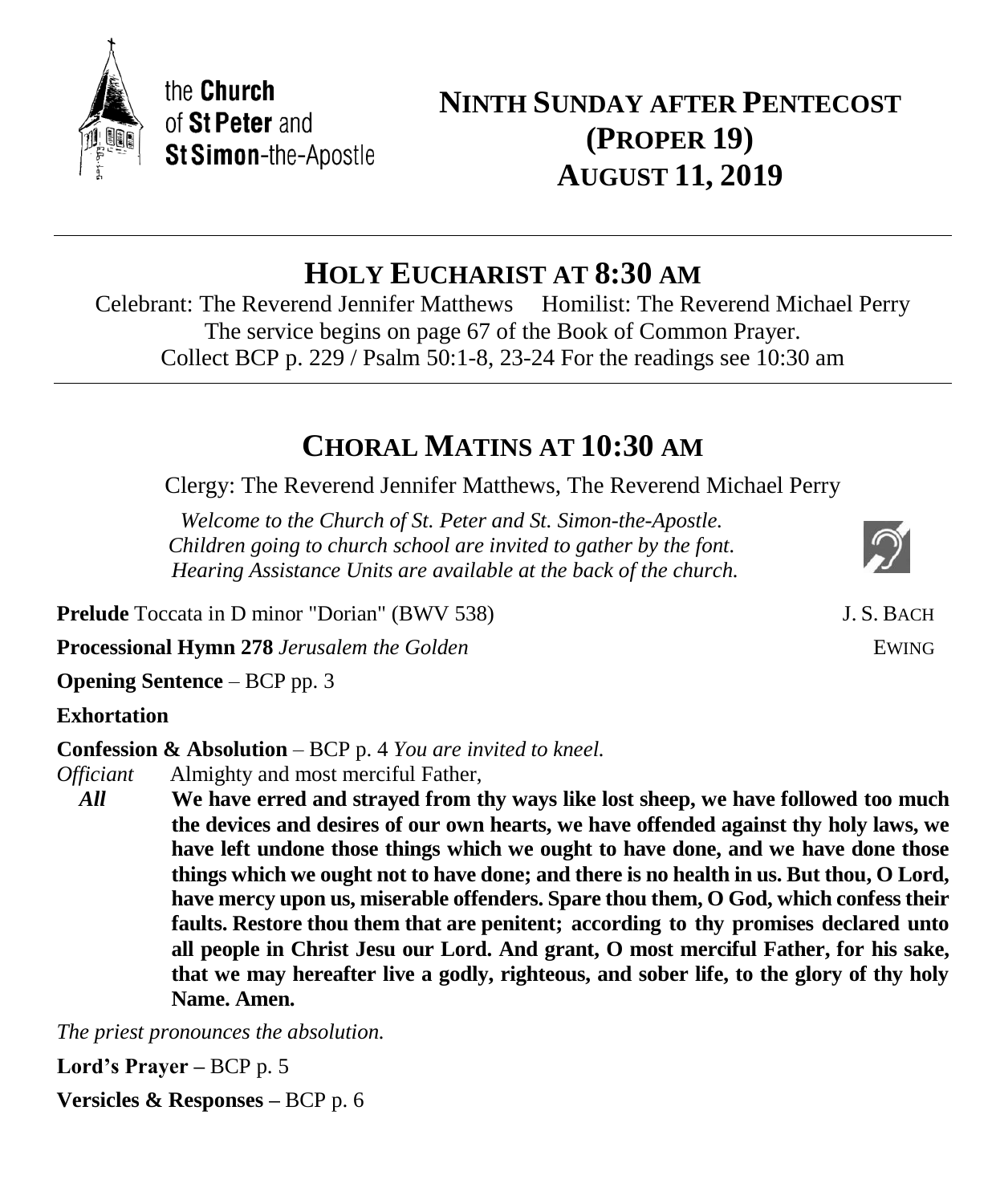

The Lord God om' nipo-tent ' reigneth: / O ' come, ' let us ' worship. O come, let us ˈ sing unto ⋅ the ˈ Lord: /

let us heartily rejoice in the ˈ strength of ˈ our salˈvation.

Let us come before his presence ' with thanks ' giving /

and show ourselves ˈ glad in ˈ him with ˈ psalms.

For the Lord is a ˈ great ˈ God /

and a great 'King a⋅bove ' all ' gods.

In his hand are all the  $\cdot$  corners  $\cdot$  of the  $\cdot$  earth  $\prime$ 

and the ' strength of  $\cdot$  the ' hills is  $\cdot$  his ' also.

The sea is  $'$  his and  $\cdot$  he  $'$  made it  $/$  and his  $'$  hands pre $'$ pared the  $\cdot$  dry  $'$  land.

O come, let us worship and ˈ fall ˈ down /

and ˈ kneel be⋅fore the ˈ Lord, our ˈ Maker.

For he is the ˈ Lord our ˈ God /

and we are the people of his pasture,  $\dot{\ }$  and the  $\dot{\ }$  sheep of  $\dot{\ }$  his  $\dot{\ }$  hand.

Glory be to the Father, and ' to the ' Son / and ' to the ' Holy ' Ghost; As it was in the beginning, is now and 'ever ' shall be / world without ' end. A — men. The Lord God om' nipo-tent ' reigneth: / O ' come, ' let us ' worship.

*Please be seated.*

**First Lesson** *Isaiah 1:1-10*

*Reader* The first lesson is written in the 1<sup>st</sup> chapter of the book of Isaiah, beginning at the 1<sup>st</sup> verse.

The vision of Isaiah son of Amoz, which he saw concerning Judah and Jerusalem in the days of Uzziah, Jotham, Ahaz, and Hezekiah, kings of Judah. Hear, O heavens, and listen, O earth; for the Lord has spoken: I reared children and brought them up, but they have rebelled against me. The ox knows its owner, and the donkey its master's crib; but Israel does not know, my people do not understand. Ah, sinful nation, people laden with iniquity, offspring who do evil, children who deal corruptly, who have forsaken the Lord, who have despised the Holy One of Israel, who are utterly estranged! Why do you seek further beatings? Why do you continue to rebel? The whole head is sick, and the whole heart faint. From the sole of the foot even to the head, there is no soundness in it, but bruises and sores and bleeding wounds; they have not been drained, or bound up, or softened with oil. Your country lies desolate, your cities are burned with fire; in your very presence aliens devour your land; it is desolate, as overthrown by foreigners. And daughter Zion is left like a booth in a vineyard, like a shelter in a cucumber field, like a besieged city. If the Lord of hosts had not left us a few survivors, we would have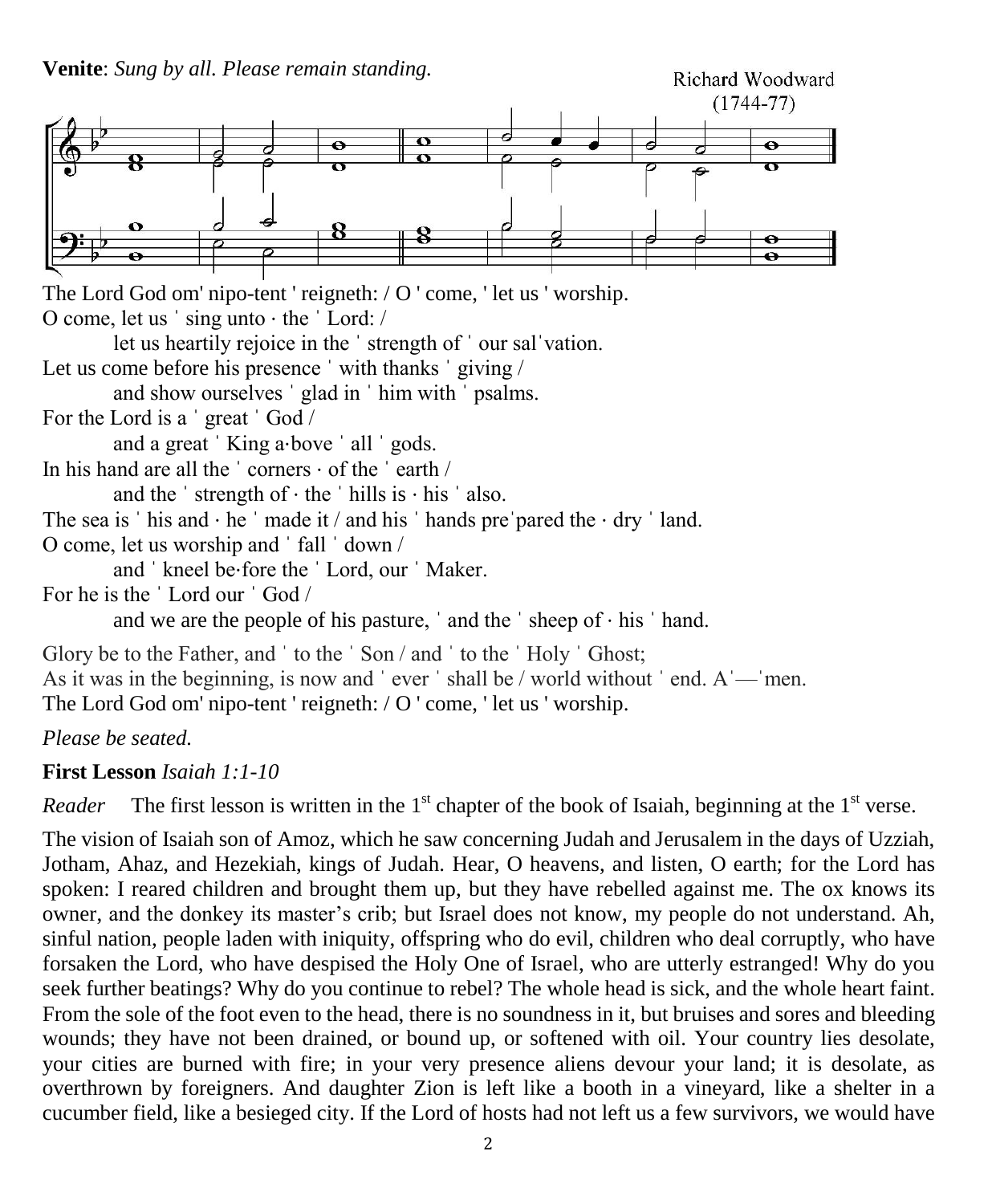been like Sodom, and become like Gomorrah. Hear the word of the Lord, you rulers of Sodom! Listen to the teaching of our God, you people of Gomorrah!

*Reader* The word of the Lord. *All* **Thanks be to God.**

**Psalm 50:1-8, 23-24**



**Second Lesson** *Hebrews 11:1-3, 8-16 Read by Barbara Pearson*

*Reader* The Second Lesson is written in the 11th chapter of St. Paul's Letter to the Hebrews beginning at the  $1<sup>st</sup>$  verse.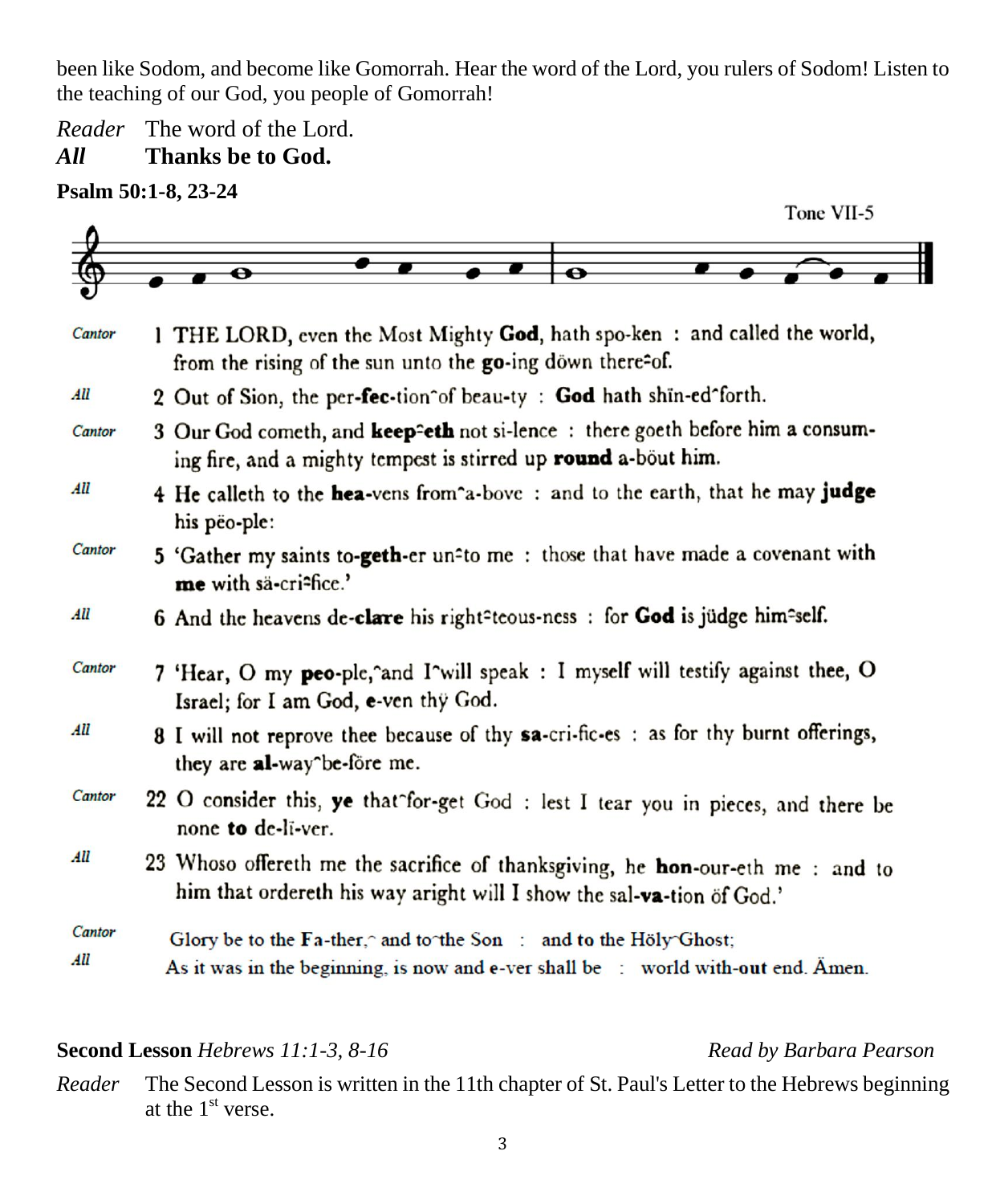Now faith is the assurance of things hoped for, the conviction of things not seen. Indeed, by faith our ancestors received approval. By faith we understand that the worlds were prepared by the word of God, so that what is seen was made from things that are not visible. By faith Abraham obeyed when he was called to set out for a place that he was to receive as an inheritance; and he set out, not knowing where he was going. By faith he stayed for a time in the land he had been promised, as in a foreign land, living in tents, as did Isaac and Jacob, who were heirs with him of the same promise. For he looked forward to the city that has foundations, whose architect and builder is God. By faith he received power of procreation, even though he was too old—and Sarah herself was barren—because he considered him faithful who had promised. Therefore from one person, and this one as good as dead, descendants were born, 'as many as the stars of heaven and as the innumerable grains of sand by the seashore.' All of these died in faith without having received the promises, but from a distance they saw and greeted them. They confessed that they were strangers and foreigners on the earth, for people who speak in this way make it clear that they are seeking a homeland. If they had been thinking of the land that they had left behind, they would have had opportunity to return. But as it is, they desire a better country, that is, a heavenly one. Therefore God is not ashamed to be called their God; indeed, he has prepared a city for them.

*Reader* The word of the Lord. *All* **Thanks be to God.**

#### **Te Deum**



*Sung by all. You are invited to stand.*

We praise 'thee, O 'God; / we acknowledge 'thee to 'be the 'Lord. All the 'earth doth 'worship thee, / the 'Father 'ever 'lasting.

To thee all angels ˈ cry aˈloud / the heavens and ˈ all the ˈ powers thereˈin. To thee ˈ cherubim and ˈ seraphim / conˈtinualˈly do ˈ cry

Holy ˈ holy ˈ holy / Lord ˈ God ˈ of ˈ hosts; Heaven and 'earth are 'full / of the 'majes⋅ty ' of thy ' glory.

The glorious company of the a postles ' praise thee / the goodly fellowship ˈ of the ˈ prophets ˈ praise thee; The noble army of 'martyrs' praise thee, / The holy church throughout all the world 'doth ac knowledge ' thee,

2nd The Father, of an 'infinite 'majesty / thine honourable, true and only Son; also the ˈ Holy ˈ Ghost, the ˈ Comforter.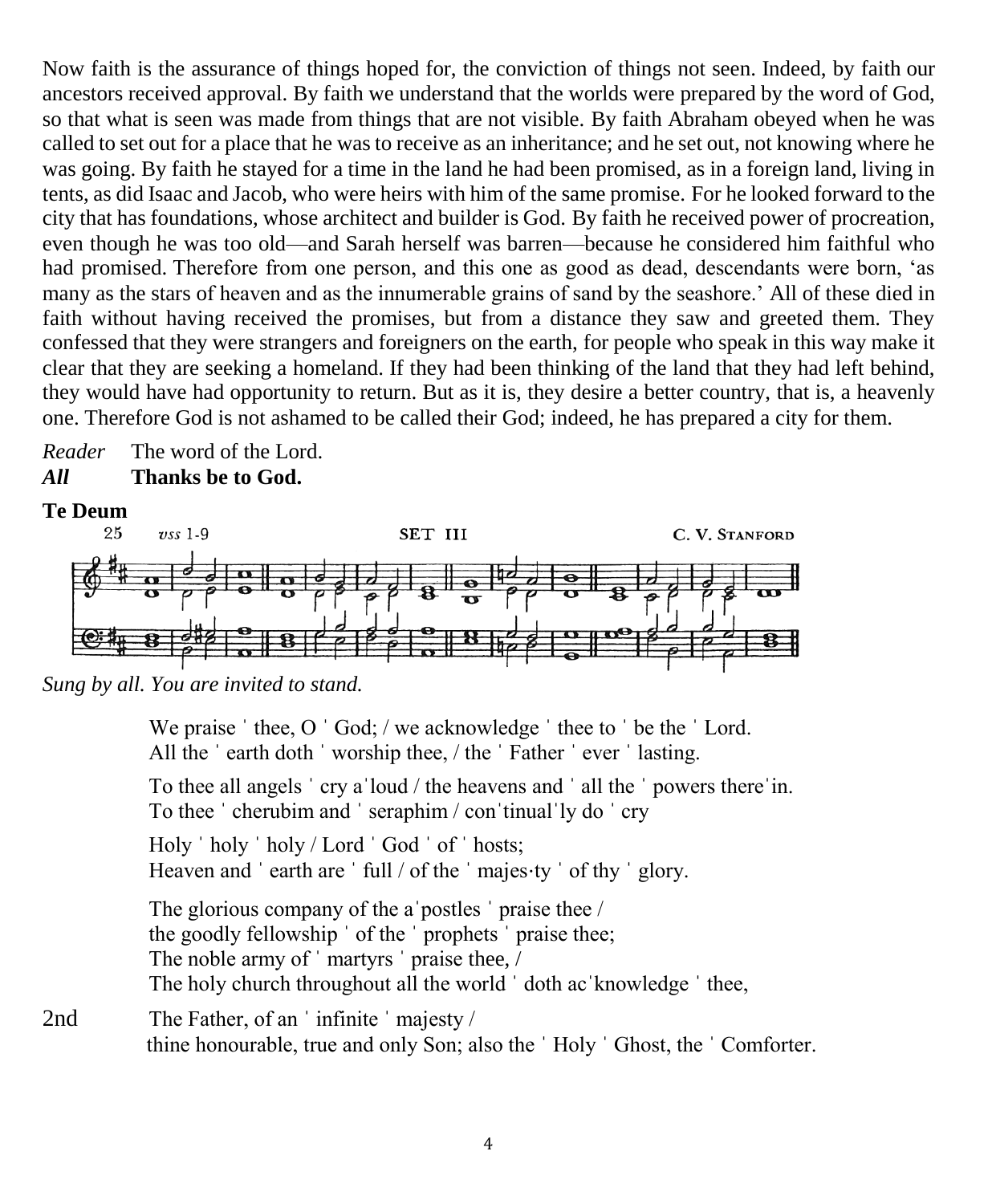

Thou art the King of 'glory, O 'Christ. / Thou art the ever 'lasting ' Son of  $\cdot$  the ' Father. When thou tookest upon thee to de liver  $\cdot$  man / Thou didst not abˈhor the ˈ Virgin's ˈ womb.

When thou hadst overcome the 'sharpness of 'death / thou didst open the kingdom of ˈ heaven to ˈ all beˈlievers. Thou sittest at the right hand of God, in the  $\degree$  glory  $\cdot$  of the  $\degree$  Father. / We believe that thou shalt ' come to ' be our ' judge.

We therefore pray thee, 'help thy ' servants / whom thou hast redeemed 'with thy ' precious ' blood. Make them to be numbered  $\dot{\ }$  with thy  $\dot{\ }$  saints  $\dot{\ }$  in  $\dot{\ }$  glory  $\dot{\ }$  ever lasting.



O Lord save thy people and ˈ bless thine ˈ heritage; \* Govern them and 'lift them ' up for ' ever. Day by day we ' magni-fy ' thee;  $*$ and we worship thy Name, ˈ ever ˈ world with-out ˈ end. Vouchsafe O Lord to keep us this ˈ day with-out ˈ sin. \* O Lord have mercy upˈon us, have ˈ mercy upˈon us. O Lord let thy mercy lighten upon us, as our  $'$  trust is  $\cdot$  in  $'$  thee. \*

O Lord, in thee have I trusted: let me ˈ never ˈ be conˈfounded.

## **Third Lesson** *Luke 12:32-40 Read by the Reverend Michael Perry*

*Reader* The third lesson is written in the 12<sup>th</sup> chapter of the Gospel according to St. Luke, beginning at the  $32<sup>nd</sup>$  verse.

'Do not be afraid, little flock, for it is your Father's good pleasure to give you the kingdom. Sell your possessions, and give alms. Make purses for yourselves that do not wear out, an unfailing treasure in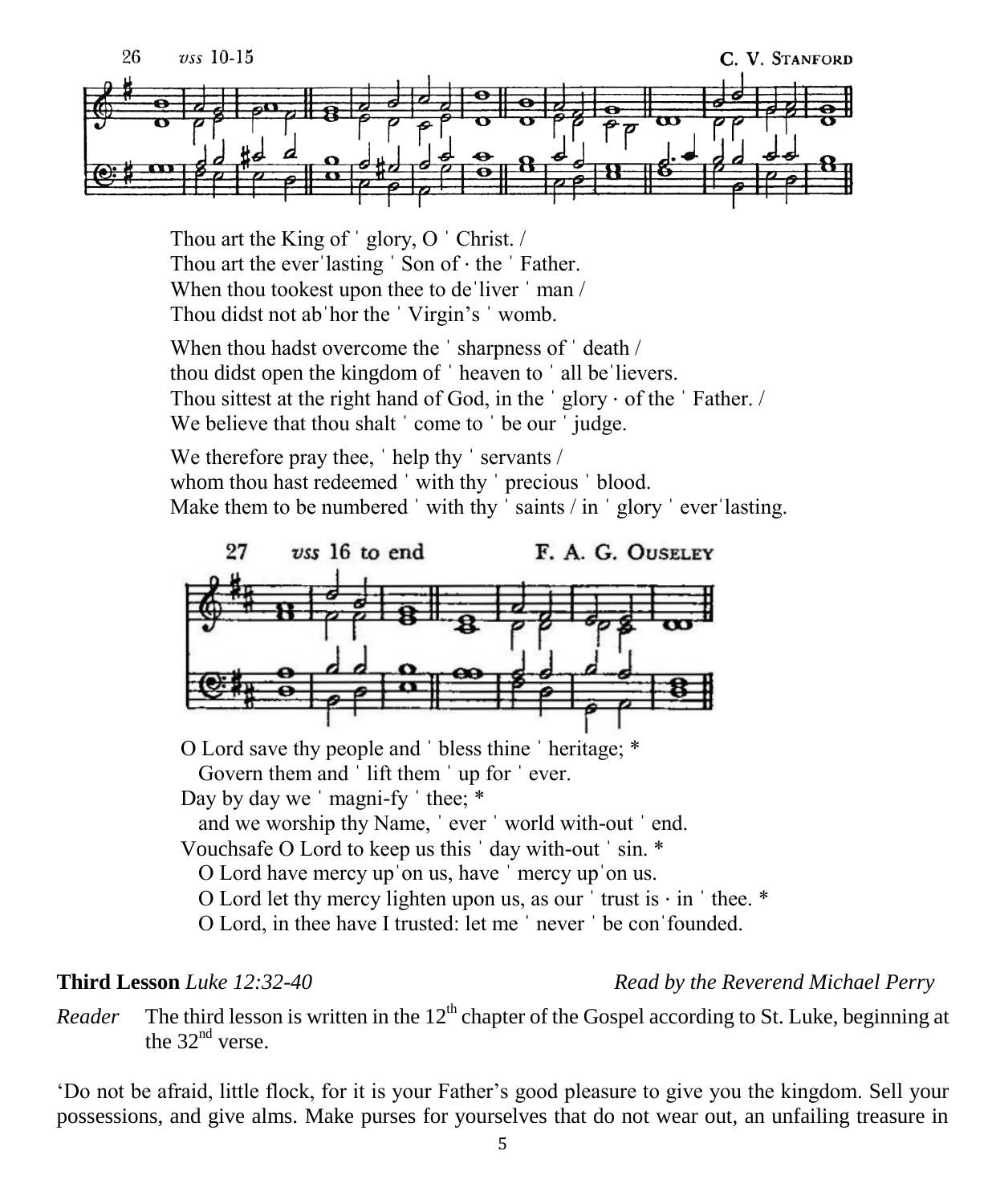heaven, where no thief comes near and no moth destroys. For where your treasure is, there your heart will be also. 'Be dressed for action and have your lamps lit; be like those who are waiting for their master to return from the wedding banquet, so that they may open the door for him as soon as he comes and knocks. Blessed are those slaves whom the master finds alert when he comes; truly I tell you, he will fasten his belt and have them sit down to eat, and he will come and serve them. If he comes during the middle of the night, or near dawn, and finds them so, blessed are those slaves. 'But know this: if the owner of the house had known at what hour the thief was coming, he would not have let his house be broken into. You also must be ready, for the Son of Man is coming at an unexpected hour.'

*Reader* The word of the Lord. *All* **Thanks be to God.**

**Jubilate Deo:** *Sung by all. Please stand.*

Jonathan Battishill  $(1738 - 1801)$ 



 $1$  O be joyful in the Lord,  $\dot{\ }$  all ye  $\dot{\ }$  lands:

\* serve the Lord with gladness, and come before his ˈ presence ˈ with a ˈ song. <sup>2</sup> Be ye sure that the  $\cdot$  Lord  $\cdot$  he is  $\cdot$  God;

\* it is he that hath made us, and not we ourselves; we are his people, ˈ

and the  $\dot{\ }$  sheep of  $\cdot$  his  $\dot{\ }$  pasture.

- $3$  O go your way into his gates with thanksgiving, and into his  $\cdot$  courts with  $\cdot$  praise; \* be thankful unto him, ˈ and speak ˈ good of ⋅ his ˈ Name.
	-
- <sup>4</sup> For the Lord is gracious, his mercy is 'ever ' lasting;
	- \* and his truth endureth from gene ˈ ration to ˈ gene ˈ ration.

Glory be to the Father, and 'to the 'Son / and 'to the 'Holy 'Ghost; As it was in the beginning, is now and 'ever 'shall be / world without 'end. A — men.

## **The Apostles' Creed –** BCP p. 10

*Officiant* I believe in God

*All* **the Father Almighty, maker of heaven and earth: and in Jesus Christ his only Son our Lord, who was conceived by the Holy Ghost, born of the Virgin Mary, suffered under Pontius Pilate, was crucified, dead, and buried: he descended into hell; the third day he rose again from the dead; he ascended into heaven, and sitteth on the right hand of God the Father Almighty; from thence he shall come to judge the quick and the dead. I believe in the Holy Ghost; the holy Catholic Church; the Communion of Saints; the Forgiveness of sins; the Resurrection of the body, and the Life everlasting. Amen.**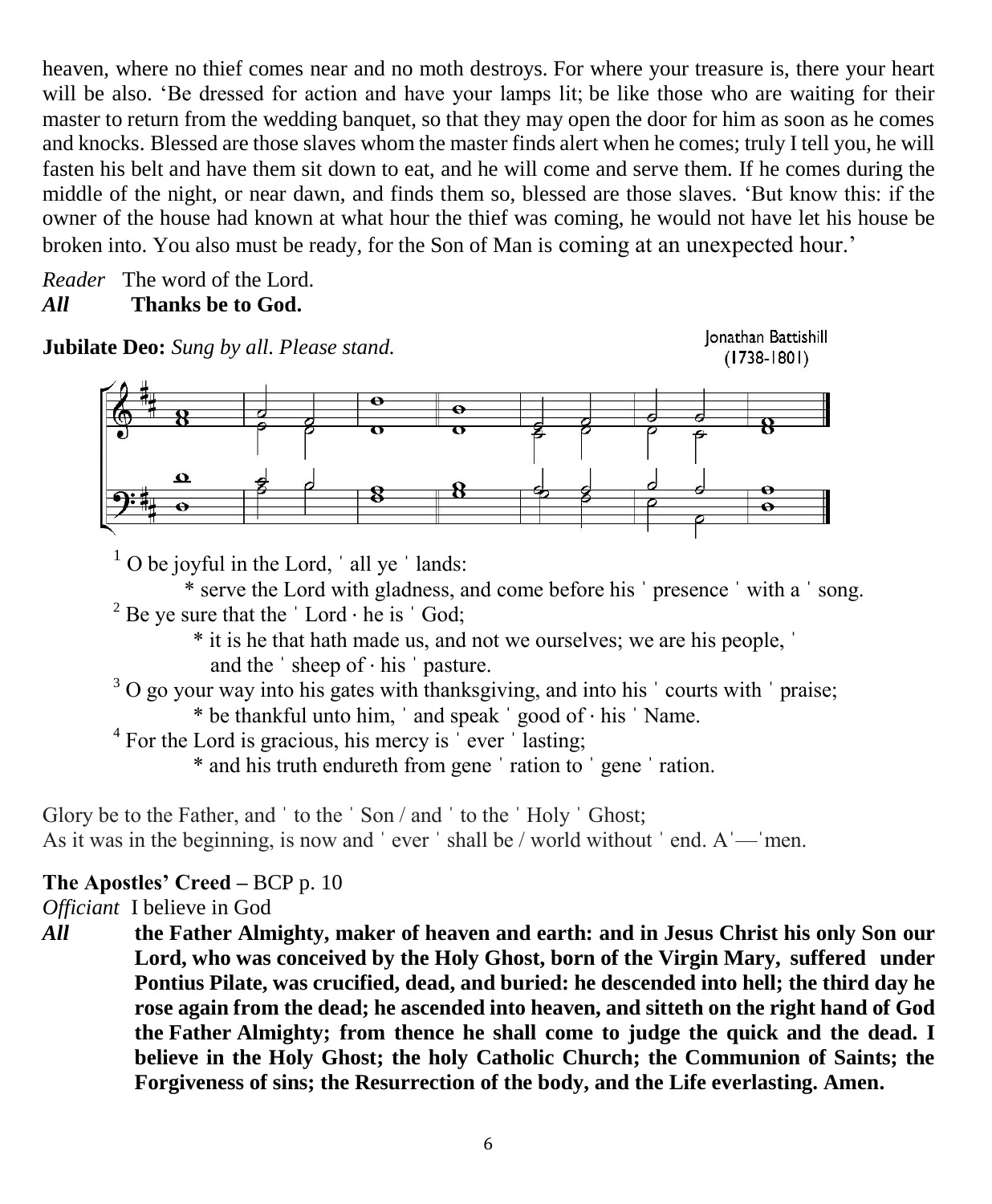*Officiant* The Lord be with you;

*All* **And with thy spirit.**

*Officiant* Let us pray. *Please kneel as able.*

*Officiant* Lord, have mercy upon us.

*All* **Christ, have mercy upon us.**

*Officiant* Lord, have mercy upon us.

*Officiant* Our Father

*All* **who art in heaven, hallowed be thy name, thy kingdom come, thy will be done, on earth as it is in heaven. Give us this day our daily bread; and forgive us our trespasses, as we forgive them that trespass against us; and lead us not into temptation, but deliver us from evil. Amen.**

*Officiant* O Lord, show thy mercy upon us;

*All* **And grant us thy salvation.**

*Officiant* O Lord, save the Queen;

- *All* **And mercifully hear us when we call upon thee.**
- *Officiant* Endue thy ministers with righteousness;

*All* **And make thy chosen people joyful**.

*Officiant* O Lord, save thy people;

- *All* **And bless thine inheritance.**
- *Officiant* Give peace in our time, O Lord;

*All* **And evermore mightily defend us.**

*Officiant* O God, make clean our hearts within us;

*All* **And take not thy Holy Spirit from us.**

**Collect of the Day –** BCP p. 223

**Collect for Peace –** BCP p. 11

**Collect for Grace –** BCP p. 12

**Anthem** *Christ is our Cornerstone* **DAVID OGDEN** 

| Christ is our cornerstone.       |  |
|----------------------------------|--|
| On him alone we build;           |  |
| With his true saints alone       |  |
| The courts of heaven are filled. |  |
| On his great love                |  |
| Our hopes we place               |  |
| Of present grace                 |  |
| And joys above.                  |  |

*Oh, then, with hymns of praise These hallowed courts shall ring; Our voices we will raise The Three in One to sing And thus proclaim In joyful song, Both loud and long, That glorious name.*